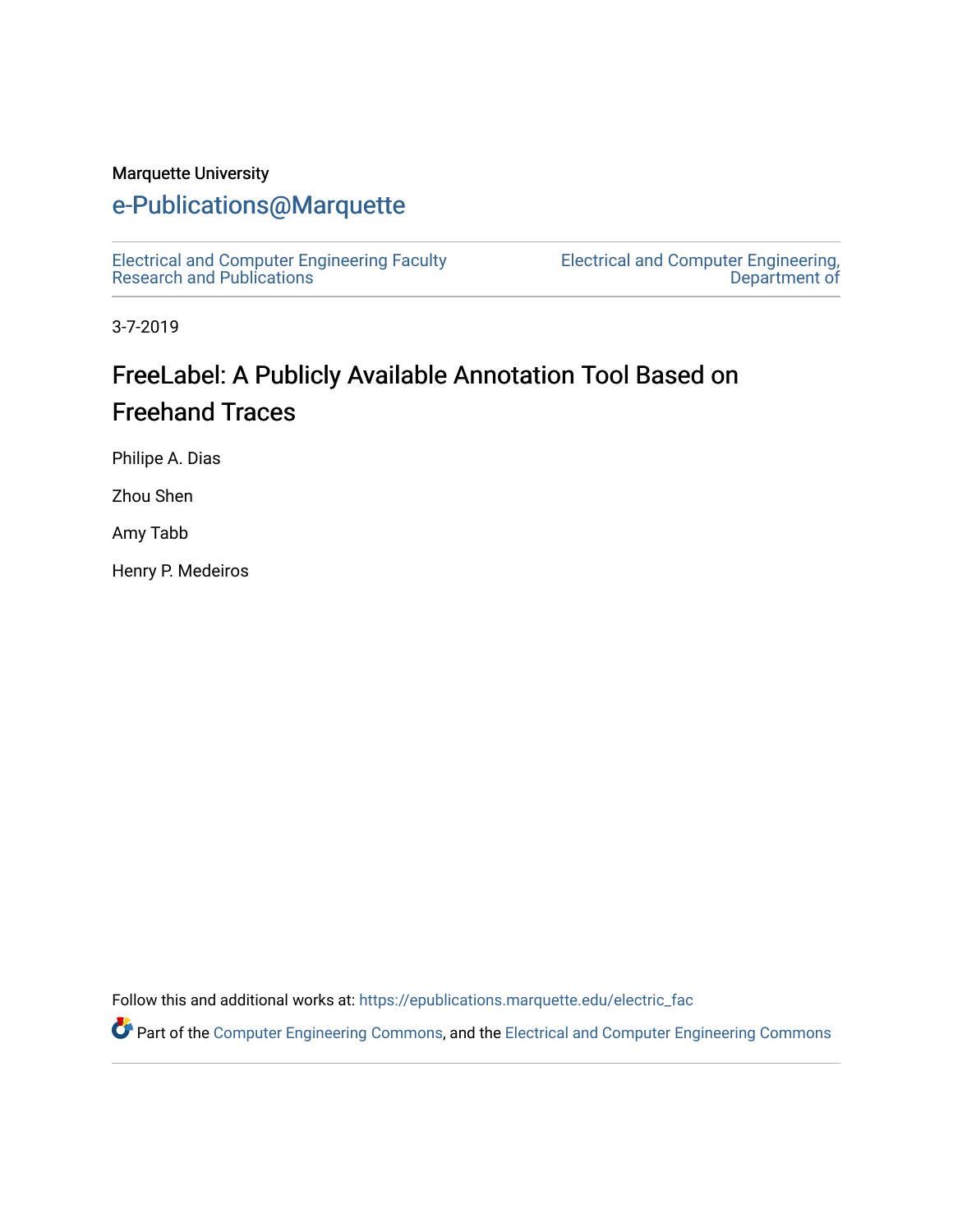**Marquette University**

# **e-Publications@Marquette**

# *Electrical and Computer Engineering Faculty Research and Publications/College of Engineering*

*This paper is NOT THE PUBLISHED VERSION;* **but the author's final, peer-reviewed manuscript.** The published version may be accessed by following the link in the citation below.

*2019 IEEE Winter Conference on Applications of Computer Vision (WACV)*, (March 7 2019): 21-30. [DOI.](https://ieeexplore.ieee.org/document/8659167/references) This article is © IEEE and permission has been granted for this version to appear in [e-](http://epublications.marquette.edu/)[Publications@Marquette.](http://epublications.marquette.edu/) IEEE does not grant permission for this article to be further copied/distributed or hosted elsewhere without the express permission from IEEE.

# FreeLabel: A Publicly Available Annotation Tool Based on Freehand Traces

Phillipe Ambrozio Dias Marquette University, Milwaukee, WI Zhou Shen Marquette University, Milwaukee, WI Amy Tabb U.S. Department of Agriculture, Missoula, MT Henry Medeiros Marquette University, Milwaukee, WI

## Abstract:

Large-scale annotation of image segmentation datasets is often prohibitively expensive, as it usually requires a huge number of worker hours to obtain high-quality results. Abundant and reliable data has been, however, crucial for the advances on image understanding tasks recently achieved by deep learning models. In this paper, we introduce FreeLabel, an intuitive open-source web interface that allows users to obtain high-quality segmentation masks with just a few freehand scribbles, in a matter of seconds. The efficacy of FreeLabel is quantitatively demonstrated by experimental results on the PASCAL dataset as well as on a dataset from the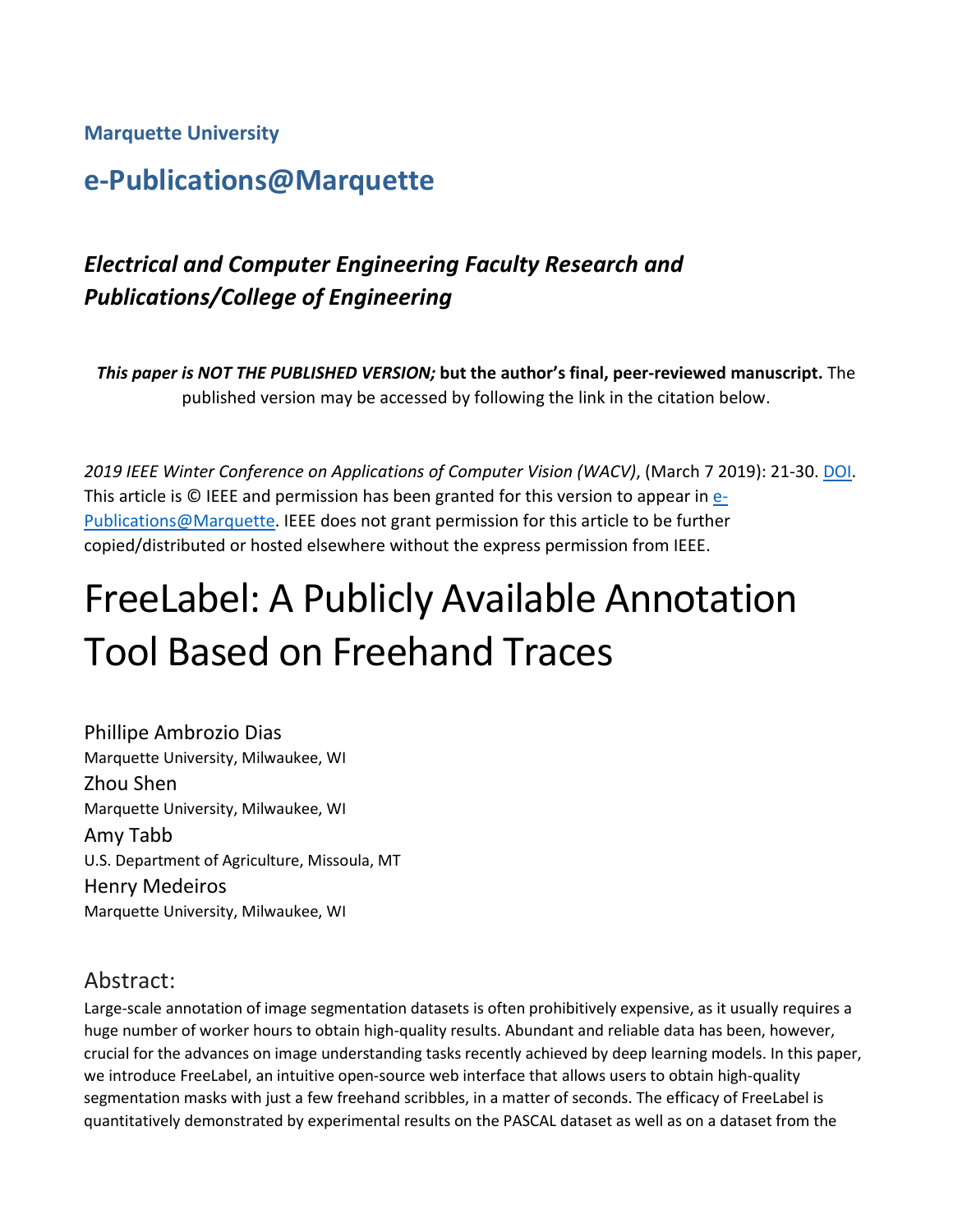agricultural domain. Designed to benefit the computer vision community, FreeLabel can be used for both crowdsourced or private annotation and has a modular structure that can be easily adapted for any image dataset.

# SECTION 1. Introduction

The rapid rise in popularity of deep learning models in computer vision has brought a corresponding demand for labeled data. Depending on the image understanding task, the required annotations may range from tags at the image level (image classification), to bounding boxes (object detection) or pixel-level annotations (image segmentation).

Varied and high-quality image annotations are crucial for both training and evaluation of models that are accurate and robust. Currently, most of the Convolutional Neural Network (CNN) models successful at image understanding tasks [12], [29], [33] are pre-trained on the ImageNet [20] and COCO [35] datasets, due to their large variability.

Manual labeling of large datasets is challenging and time-consuming. The costs reported for the COCO dataset in [35] illustrate these difficulties. Containing over 2.5 million object instances, its labeling using Amazon's Mechanical Turk (AMT) required: 20k worker hours for category labeling at image-level; 10k hours for instance spotting; and, staggering, 55k hours for instance segmentation.

To meet the need for large, labeled datasets, several approaches have been proposed. Different types of crowdsourcing have been used to generate labeled data quickly, from commercially available solutions such as the AMT, annotation parties [26], volunteer/citizen science initiatives [28], and custom-built pipelines [14].



Figure 1. This paper describes an annotation tool that generates high-quality segmentation masks using simple freehand traces as input. From the few user traces illustrated in the left image, our freelabel tool outputs the object segmentation indicated by the yellow overlay in the right image.

Rather than selecting individual pixels, a popular strategy consists of approximating segmentations as polygons, which can be problematic for objects with complex boundary structures. Other strategies focus on labeling presegmented regions, such as superpixels [9], [46]. Although these strategies accelerate the annotation process, the segmentation quality is at risk in scenarios where the precomputed regions fail to properly attach to boundaries.

To minimize the need for finely-annotated training data, the development of weakly-supervised training methods is also an active field of research. Strategies for the propagation of sparse annotations include graph cuts [41], level sets [52] and graphical models [34]. As the leaderboard of the PASCAL VOC 2012 dataset 1 shows, the performance of models trained in this way is still noticeably worse than models trained with fully annotated masks.

We combine ideas from both the existing annotation tools and the field of semi -supervised learning to facilitate and minimize the amount of user interactions for annotating image segmentation masks, ultimately reducing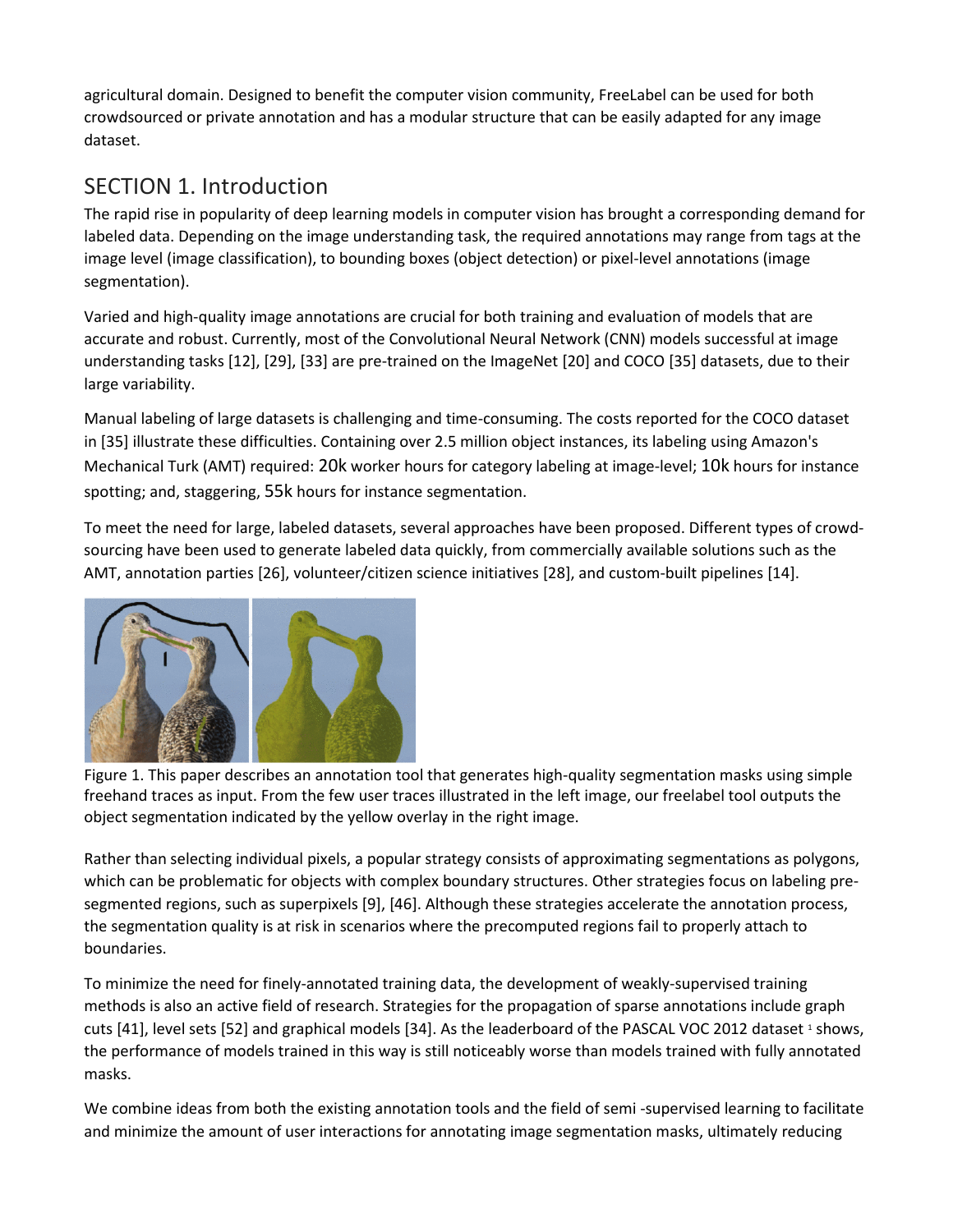labeling costs. Our contribution consists of a web-based tool, named FreeLabel, which allows the user to trace lines or "freehand" scribbles of different thicknesses for the different categories present in an image (Figure 1). These scribbles are propagated to the remaining unlabeled pixels using the Region Growing Refinement (RGR) algorithm introduced in [21] for semantic segmentation refinement. Compared to other algorithms, RGR has the advantages of being fully unsupervised (thus category agnostic), simple to implement, with computational time and parameterization that allow quick and simple user interactions.

We assess the applicability of our tool in two contexts: the first is general object segmentation, exemplified by the PASCAL VOC dataset that has pixel-accurate labels for multiple different categories; and the second is the annotation of images of fruit tree flowers, which has applications in precision agriculture [22], [24]. In the first context, we analyze how long it takes for users to become familiar with our tool, and also the average annotation time and the segmentation quality they obtain in comparison with the official PASCAL ground-truth.

The first context serves as training for the second, where images of flowers of multiple fruit tree species are annotated [22]. In this scenario, we evaluate how well users can annotate images for which no ground-truth is available, and thus no intermediate feedback is provided.

Our contributions to the state-of-the-art are:

- 1. a web-based tool, FreeLabel, for interactive annotation that is shown to be intuitive and effective, with users obtaining high-quality segmentations in an average time of 60 seconds per object for the PASCAL dataset;
- 2. FreeLabel can be easily configured for any object category or dataset, an advantage inherited from the underlying unsupervised growing algorithm and the modular implementation of the tool;
- 3. public release of the tool at covi s s. org / freelabel
- 4. the web-based structure of FreeLabel allows crowd-sourcing and, when data privacy is of concern, private annotation using a local deployment.

## SECTION 2. Related Work

#### 2.1. Segmentation Datasets and Labeling Tools

Introduced in 2005, the PASCAL VOC dataset [25] is the most widely-used dataset for visual object segmentation. Images within its 2012 *valtrain* set contain a total of 6929 segmented objects, distributed within 20 different semantic categories. As reported in [26], the process of annotating the images with pixel-level accuracy was extremely time-consuming, even though a 5-pixel wide tolerance margin was allowed around each object.

The ImageNet dataset [52] with its 15 million labeled images was crucial for the development of deep CNN s that revolutionized the state-of-the-art in image classification.

Inspired by such success, the COCO dataset [35] was introduced in 2015 to foster advances in object recognition, localization, and segmentation. It comprises 2.5 million objects instances in *328k* images, labeled by AMT workers using an adapted version of the OpenSurfaces interface [5]. The OpenSurfaces interface resembles the LabelMe web-based annotation tool [42], which was introduced in 2008 and is still widely used for segmentation annotation.

Users provide object segmentations by tracing polygons along its boundary and typing the object name after completing the polygon. However, as mentioned in [42], [35], quality control is an important concern with this scheme.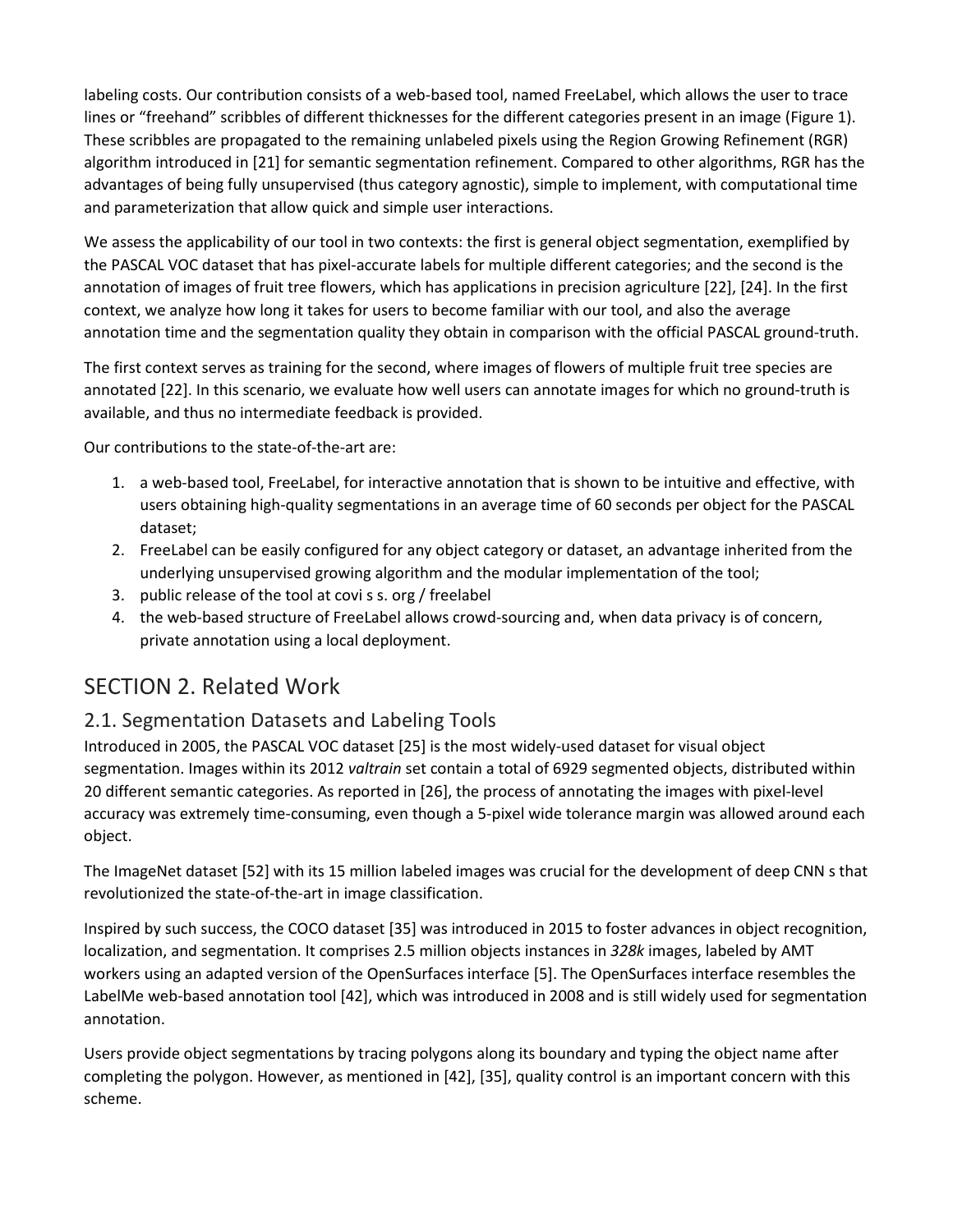High-quality segmentations of objects with complex boundary structures require large numbers of vertices, leading to a trade-off between quality versus time spent to label each object. For annotation of the COCO dataset, its authors opted to minimize costs by collecting only one annotation for each instance, which required on average 79 seconds per object. Yet, despite efforts such as quality verification steps, the dataset still contains some segmentation masks that poorly attach to the object boundaries [21].

The Cityscapes dataset for semantic urban scene understanding [17] was also annotated using layered polygons. To ensure that rich and high-quality pixel-level segmentation masks were obtained, its corresponding *5k* images were annotated in-house. Over 1.5h were required on average for annotation and quality control of each image with a restricted pool of high-quality annotators.

Alternative labeling strategies exploit superpixels to facilitate the annotation process. The interface used for labeling the COCO-Stuff dataset [9] combines SLICO superpix-els [2] with a size-adjustable paintbrush tool that enables labeling of large regions at once. As mentioned by Tangseng et al. in [46], superpixel errors can lead to significant annotation errors with this kind of interface. To minimize these artifacts, the authors described in [46] a interface that performs morphology-based boundary smoothing and allows the annotator to select the desired superpixel size to improve boundary adherence. Yet, this increases the complexity of the task, as the user has to try different configurations and label each superpixel individually.

Recently, an alternative approach for interactive segmentation was introduced in [38], where a CNN is trained to generate segmentation masks from extreme points specified by the user. The tool is shown to provide annotations of good quality in a timely manner, but requires supervised training and more computational resources.

#### 2.2. Weak and Unsupervised Segmentation

#### Graph Cuts

Energy minimization approaches using the graph cuts paradigm are suited to interactive segmentation in that hard constraints are specified via squiggles for background and foreground classes [6], [7], 2[7]. The popular Grab-Cut algorithm [41] improved over interactive tools such as Intelligent Scissors (Magnetic Lasso) [39], relaxing some of the labeling burden on the user. The user selects a bounding box of background pixels and can further edit the generated segmentation by drawing firm background/foreground traces. Gaussian Mixture Models (GMMs) are used for color modeling and a Gibbs energy is iteratively minimized using minimum cut.

#### Level Sets

The level set approach has been used in seg- mentation since the 1990s, and can also be formulated as an energy minimization problem. Given an initialization, a boundary is evolved in the direction of a local minimum found via front propagation by solving partial differential equations [19]. An issue with level set implementations in the 2000s was runtime, and interactive approaches focused on reducing runtime using GPU implementation [10], [18]. One approach allowed user input to adjust model parameters, in [10], while [18] reformulated energy functionals to incorporate user input. In [36], bounding-box initialization and the level set formalism were used for interactive segmentation. The TouchCut [52] interface exploits level-sets to grow segmentation masks from single points, which is effective when foreground and background colors are significantly different.

#### Propagation by Pixel-Affinity

In a similar fashion that superpixel algorithms segment input images into clusters [44], several matting and segmentation algorithms use low-level information such as texture, color affinity and spatial proximity to classify unlabeled regions based on sparse annotations [16], [13], [53]. Similar methods have been used to refine segmentation masks predicted by CNNs [32], [11], [12], as CNNs successfully exploit high-level context for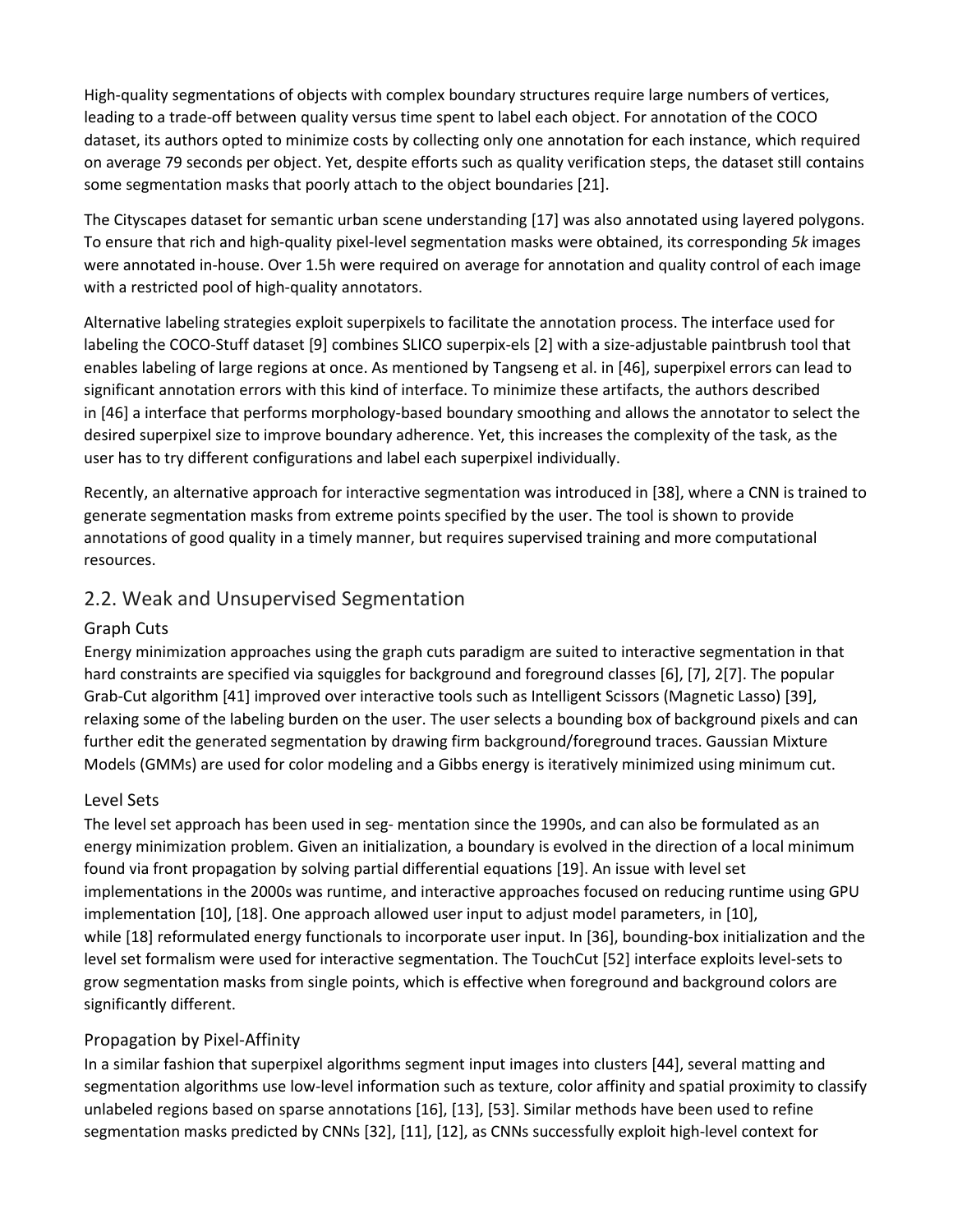semantic classification but fail to generate predictions with proper adherence to object boundaries. One such method is the *Region Growing Refinement*(RGR) [21], which combines Monte Carlo sampling of high-confidence samples with a region growing algorithm that is guided by spatial and color proximity between neighboring pixels. Selected as a building-block for FreeLabel, we describe more details of RGR in Section 3.

#### Joint Propagation and CNN Training

Recent approaches aiming at interactive or weakly-supervised semantic segmentation focus on architectures in which the propagation of sparse annotations and the optimization of network parameters are performed jointly. Different works combine Fully Convolutional Networks (FCNs) with: GrabCut [40]; superpixels and graphical modeling [31], [34]; novel loss functions and training strategies for weakly-supervised and interactive learning [31], [45], [37]. In [3], the idea of Laplacian matting matrices is combined with superpixels and a Deeplab-ResNet [12] to identify layers (soft segments) that are semantically meaningful. For annotation of video sequences, in [15] a FCN is used to map input pixels onto an embedded space where pixels belonging to the same instance are close together, followed by a nearest-neighbor approach that classifies pixels based on reference masks provided at the first frame and on sparse user inputs.

### 2.3. Good Practices for Design of Annotation Tools

Vondrick et al. in [51] provide a set of best practices for crowdsourced video annotation, based on a three-year large scale study costing thousands of dollars for image annotation. A critical observation is that annotating platforms must aim at minimizing the cognitive load of the user. As backed by psychology studies [43], [4], minimizing interruptions and choices help to reduce user anxiety and increase efficiency. Moreover, they observed that providing motivational feedback increases the workers' confidence that their work will not be rejected, which encourages workers to continue annotating.

Games With A Purpose (GWAP) exploit the idea that adding game-like elements to interfaces additionally motivates users to perform tasks of interest. The ESP Game [47]for image labeling is a widely known example: an image is shown to two players (users) and, without external communication, both enter possible words until a word is agreed upon. The common word becomes a label for the image. Other examples are the Peekaboom game for object localization [50], Verbosity to collect commonsense facts about words [49], and Phylo for multiple sequence analysis [30].

Users play for the desire of being entertained, rather than for money or altruism [48]. Timed response, score keeping, and randomness are important features for designing challenging and hence enjoyable games [48], as players are driven to play by the desire of increasing their skill level or to score higher than others. Compared to subjective and verbal instructions, scores are a more intuitive form of feedback to the user as they combine multiple aspects into a single performance metric.

## SECTION 3. Method

Our objective is to develop a web-based labeling interface that: i) is intuitive to use; ii) allows users to quickly provide high-quality annotations; iii) can be easily adapted for different datasets and categories.

As observed in Section 2.3, a good user interface should minimize the cognitive load on the user. Thus, instead of using propagation techniques that require supervised training or manual tuning of different sets of parameters, our tool exploits the RGR algorithm for unsupervised region growing. Based on related works, limitations of current tools and previous experiences with image annotation, we opted for designing a tool where the user input consists in simply drawing scribbles (freehand traces) or straight line segments on the images.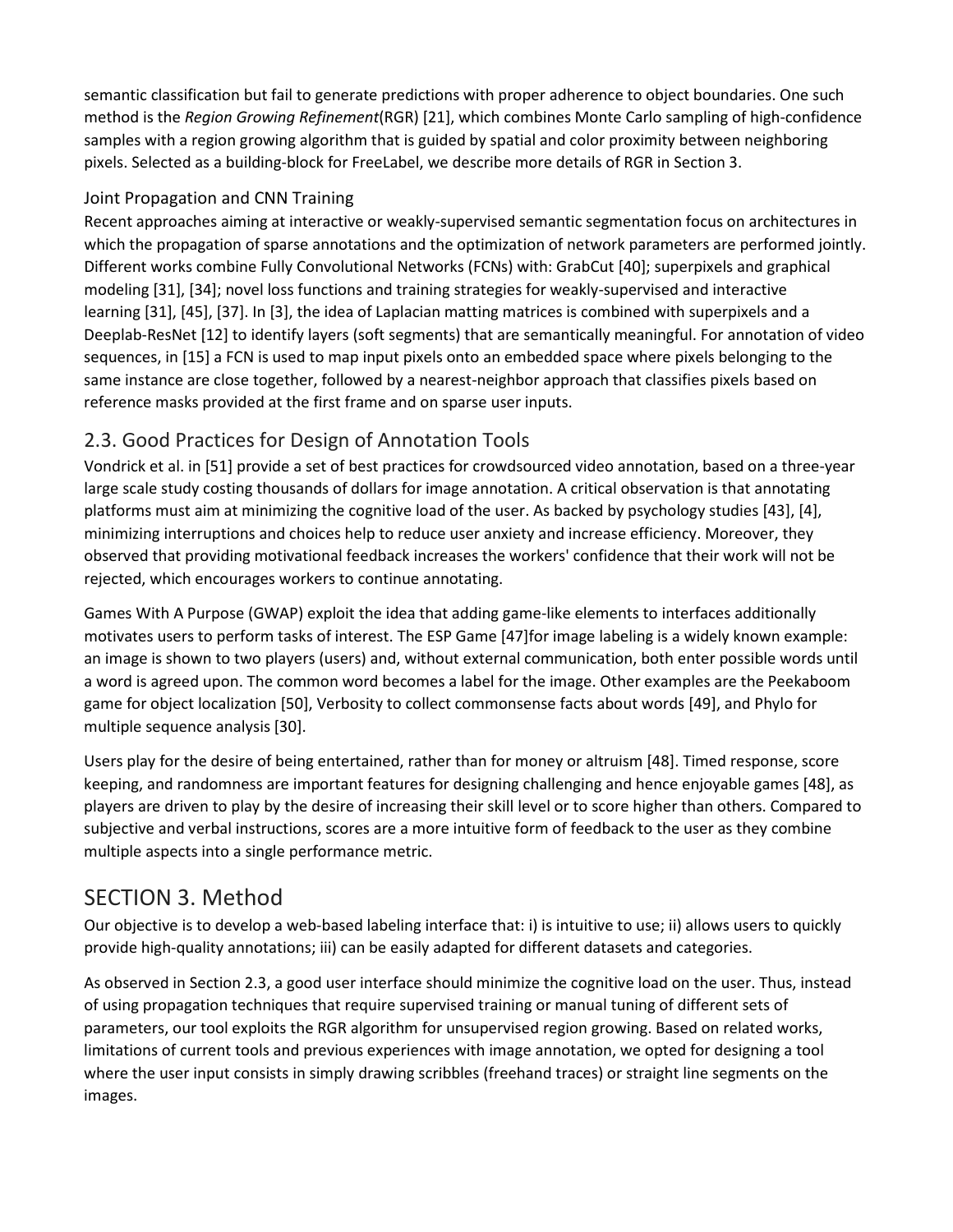

Mask on/off Bounding box on/off Trace on/off

Figure 2. Diagram summarizing how the different modules of freelabel interact with each other. Users can draw with a freehand pencil or line segments. An eraser allows undoing small errors. Dialog boxes allow the user to select the object categories associated with the current trace, as well as adjust tool sizes. To help with visibility, other options such as opacity and masks are available via slider bars.

By keeping all the parameterizations of the RGR algorithm fixed, we avoid any non-intuitive burden on the users. The quality of the segmentation provided by RGR is proportional to the amount and quality of initial seeds available. In this way, the user interaction to guide the growing process becomes quite intuitive, with simple guidelines: traces are grown based on color similarity and must be provided within the boundaries of the corresponding objects; thicker traces act as enforcement for the growing algorithm, since more seeds are available than for thin traces; if any region is incorrectly labeled by RGR, the user can easily correct it by adding a new trace of the correct category.

In addition to its simple formulation, we found the RGR implementation to be very suitable for multi-class segmentation annotation. Its growing process is class agnostic, propagating initial seeds into clusters regardless of seed label. This is advantageous in terms of running time, as the growing process has the same computational complexity regardless of the number of classes present in the image (aver-age runtime lower than 1 second for PASCAL images [21]). After clusters are formed for each set of seeds, they are classified into semantic categories by means of simple majority voting. Figure 3 shows an example of this process, where each cluster is assigned to the class for which it contains the most labeled pixels.



Figure 3. Illustration of how traces are propagated to neighboring pixels. *Left*: Input traces drawn by the user. *Center*: The brightness (intensity) of the color in each pixel is proportional to the score computed for its most likely category. For better visualization, *background* traces are shown in black, while the *background* likelihood is in grayscale from black (lowest) to white (highest). Right: Final segmentation obtained using maximum category likelihood per-pixel, with transparent *background*.

#### 3.1. Freelabel Functionality

Figure 2 shows a screenshot illustrating the functionality of our interface, together with an example of highquality segmentation masks obtained from only a few user interactions. Three tools are available for drawing and adjusting traces using the mouse: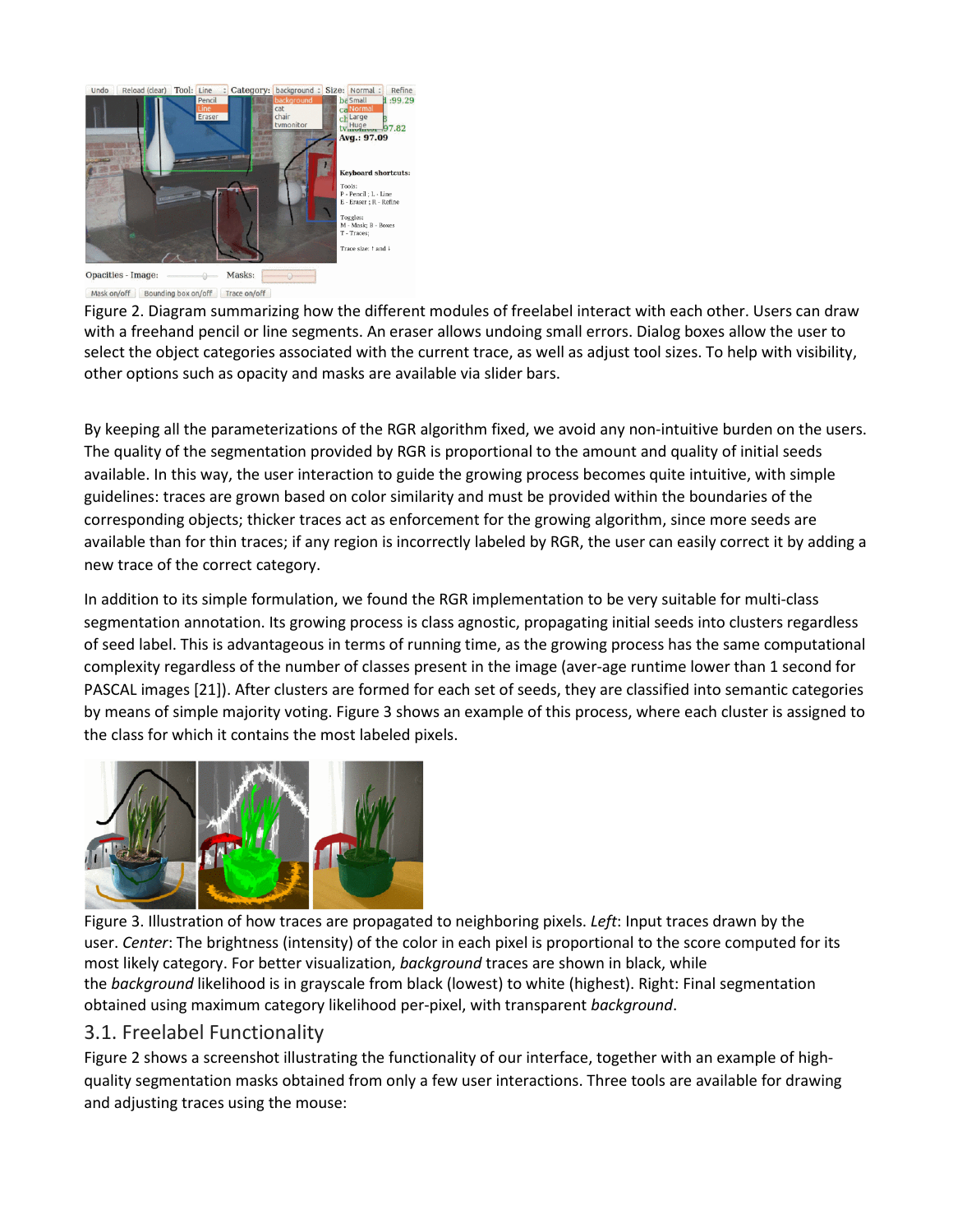

Used for quickly tracing freehand scribbles. Once the user holds down the mouse's left-button, traces corresponding to the mouse trajectory are drawn. It is especially useful for regions that do not require high precision;



Traces straight lines connecting the point where the user clicked the mouse button to the point where it was released. It is especially helpful for straight and thin structures, such as chairs' legs and animals limbs.



Used to correct imprecisions in provided scribbles, such as small portions protruding outside the corresponding object's boundary.

Each tool can be configured with four different thicknesses: *small* (1 px thick), *normal*(2px), *large* (4px) or *huge* (8px). After tracing scribbles over the image, the user can invoke the RGR algorithm by simply clicking the *Refine* button, which automatically grows segmentation masks from the provided traces. To annotate smaller objects, the user can zoom in/out using the mouse scroll, as in any modern web-browser. Finally, keyboard shortcuts are available for all the commands to facilitate the annotation process.

In addition to intuitive commands, visualization is another key factor that impacts the labeling experience and annotation quality. Similar to the PASCAL, COCO, and other datasets, a specific color is associated to the traces and masks of each category. For the background, traces are shown in black and the masks are invisible. To handle scenarios where the image is too dark or contains colors with poor contrast to traces and/or masks, our interface allows the user to control the brightness (opacity) of both the image and the segmentation masks using the sliders under the canvas. Moreover, masks and traces can be hidden/shown with the click of the corresponding toggle buttons.

#### 3.2. Implementation

Our FreeLabel tool for segmentation annotation relies on three main building blocks: a graphical user interface (GUI), the Django framework, and the RGR algorithm. Fig-ure 4 summarizes the relationships

An important criterion for our design choices concerned how easy the user's inputs and the RGR algorithm could be combined for the computation of segmentation masks.

Aiming at an open-source web interface, we adapted RGR's original MATLAB implementation to Python and opted for the Django platform as the web framework.

Django [1] is a free, open source Python framework that follows the Model-View-Template architectural pattern. The *Model* layer allows access to database information without requiring any knowledge of the intricacies of database rules. The *View* logic layer of Django handles the communication between the *Model* and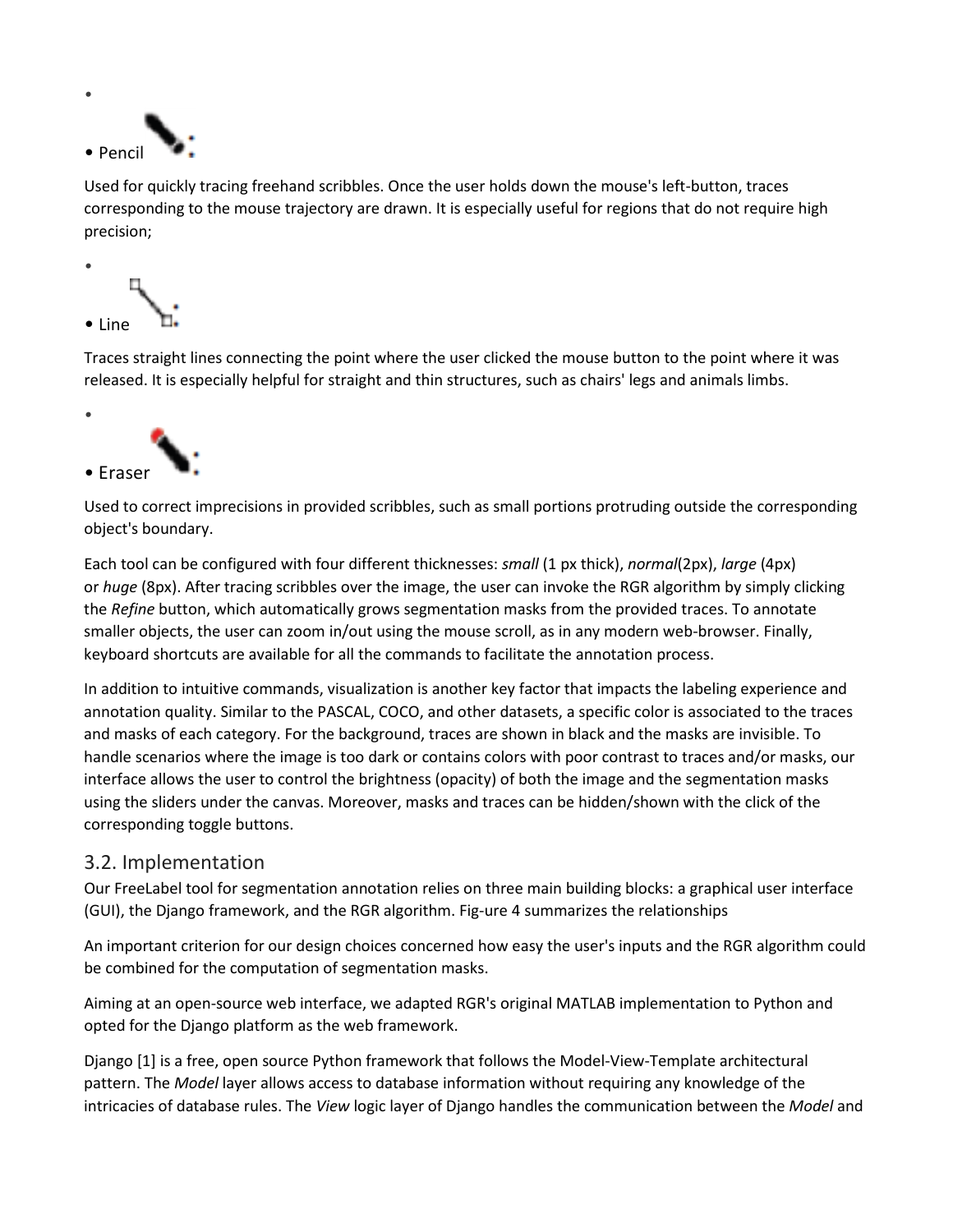the *Templates*, which correspond to the exhibition layers that define what is shown to users through the browser.



Figure 4. Diagram summarizing how the different modules of freelabel interact with one another.

Using Figure 4 as guidance, a top-down walk-through of our tool's implementation starts with the graphical interface displayed by the web browser to the user. The design and functionality described in Section 3.1 and exemplified in Figure 2 are implemented as customized Django templates, using HTML/Javascript. For actions requiring the execution of Python commands, the template (.html) file will trigger an AJAX call that is mapped to a corresponding function in *views* (.py). This layer mediates the access to the database (through the *Model* layer), static files or any customized Python function.

Aiming at a modular implementation that can be easily tailored for different datasets or configurations, we package the implementation of RGR and other custom functions into a separate Python library (*ourLib.py*). This includes functions using the OpenCV [8]library, which are responsible for image loading and converting the outputs of RGR from mathematical arrays to images for visualization.

RGR is used as the core component of FreeLabel, and adapted in two minor aspects to compose the annotation tool. The original algorithm described in [21] focuses on the refinement of a CNN's semantic segmentation predictions, a scenario with coarse segmentation masks as input.

While for that case sampling fewer seeds is beneficial to filter out false-positives, in our scenario we aim at minimizing the required number of user interactions. Since the user inputs tend to be sparse but highlyaccurate, we increase the percentage of seeds sampled in each Monte Carlo iteration to 75%, with 8 iterations per run. Moreover, we remove RGR's constraint that automatically classifies as background any pixel significantly distant from labeled neighbors in terms of appearance and spatial position. By removing this constraint, RGR will assign to each unlabeled pixel the category provided for its nearest neighbor, regardless of how far they might be. If the propagated label is incorrect, the user can easily improve the segmentation by tracing an additional scribble to the corresponding region.

# SECTION 4. Experiments and Results

We evaluate our tool in terms of: i) quality of the obtained segmentation masks; and ii) time required by users to annotate images using FreeLabel. To that end, we defined first a task where users were asked to annotate images from the PASCAL VOC 2012 dataset. We opted for this dataset as it contains good quality segmentations of multiple object categories and is widely used by the computer vision community, such that it represents a good reference standard for anyone searching for a suitable annotation tool.

Inspired by the idea of GWAP, we designed a game-like version of FreeLabel for the annotation of PASCAL images. Ideally, users must provide high-quality segmentation but also be as quick as possible, which represents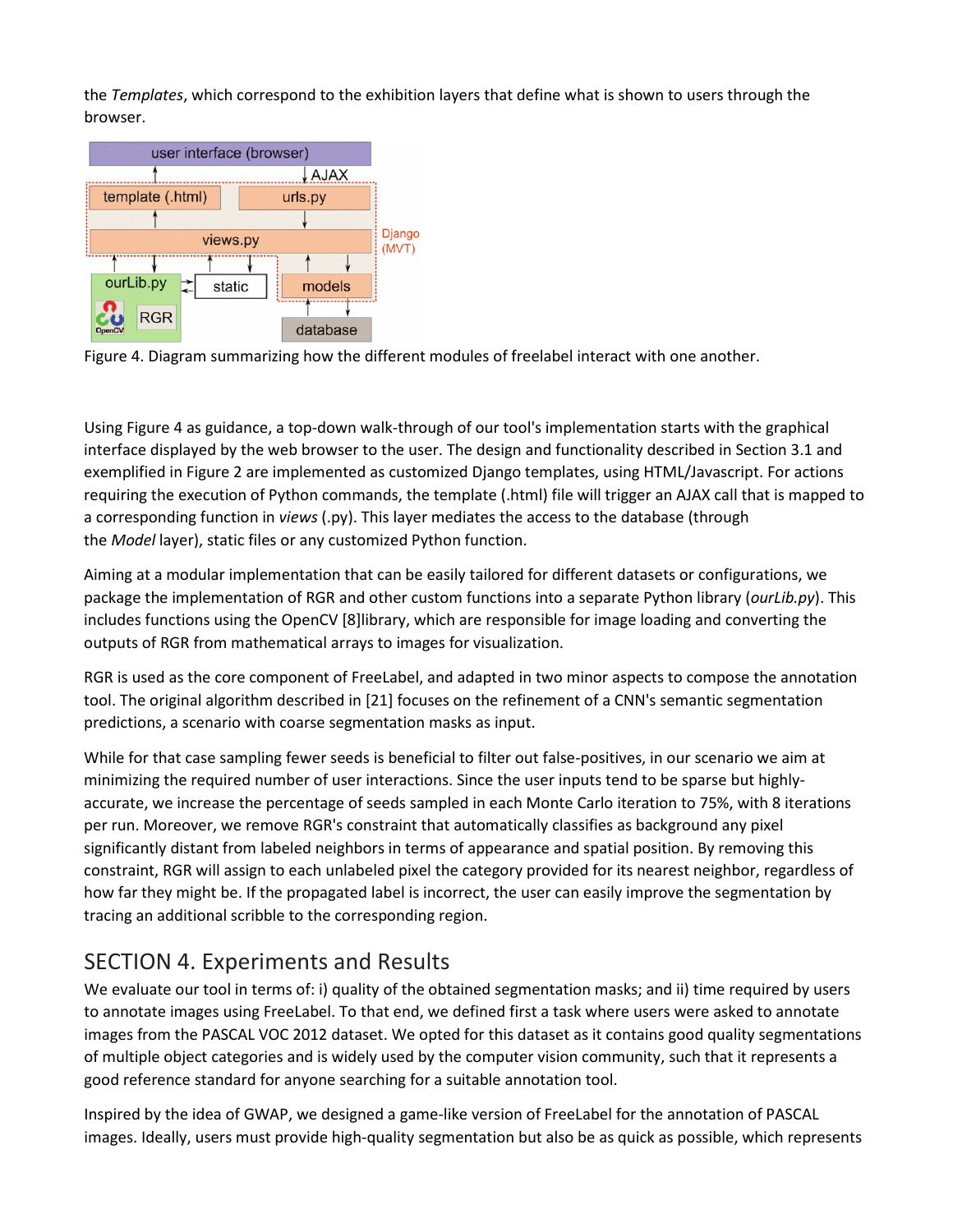a trade-off for which it is difficult to provide the annotators with clear guidelines. We therefore employ a game with a simple unified score metric that combines annotation time and mean average precision (*mAP*) between the obtained masks and corresponding ground-truth annotations, which is computed according to the official PASCAL metrics. The quality of the segmentation must be the main priority, while the time spent on each image is a secondary concern. Thus, as summarized in Figure 5, we use accuracy (*mAP*) as the base factor for score computation, with a "bonus" multiplying factor that is proportional to the time spent on each image.

The main goal of this metric is to constitute feedback that tells the user how well he/she is performing the task, such that we do not focus on a more rigorous formulation for score computation. Instead, we aim at motivating the user to obtain the highest accuracy as possible by increasing the base score progressively as the *mAP* approaches 100%.

Let N denote the number of objects in an image. Based on the performance of expert labelers, we roughly estimated an expected time of 60 seconds for an image with N=1plus an extra 30 seconds per object when N≥2. To motivate users to be quick, we thus multiply the base score with a bonus factor according to Eq[.1:](https://ieeexplore.ieee.org/document/#deqn1) 2 x if the user annotates the image in the expected time T linearly decaying to  $1 \times$  if the annotation time t takes longer than 2T.

*bonus* = 
$$
max(2 + \frac{T-t}{T}, 1)T = 60 + 30 \times (N - 1)[sec]
$$
. (1)

How are scores calculated?



Figure 5. Score chart presented as reference for the game where users are asked to label PASCAL images in an accurate and timely manner.

After showing the participants a training video, we asked seven different users to label an average of 25 images each, in a task expected to take 1 hour. We followed the official PASCAL annotation guidelines [26], indicating with bounding boxes the objects to be annotated by the users.

Figure 6 summarizes the average accuracy (*mAP*) and average time needed to annotate the different objects in the images. Overall, users provided segmentations with 92.8% overlap with the ground-truth masks, at a mean pace of 61.3 seconds per object. As a reference, this is significantly quicker than the average 79 sec/object required for annotating the COCO dataset using the OpenSurfaces tool [35].

We also observed which strategies were adopted by the most successful users. The two right-most plots in Figure 6 summarize the frequency of usage of the *Refine* button by each user and the average image area covered by their scribbles, respectively. User #2 exemplifies the usefulness of interactivity using RGR: by frequently using the *Refine*option, this user obtained one of the highest accuracy averages, with fewer low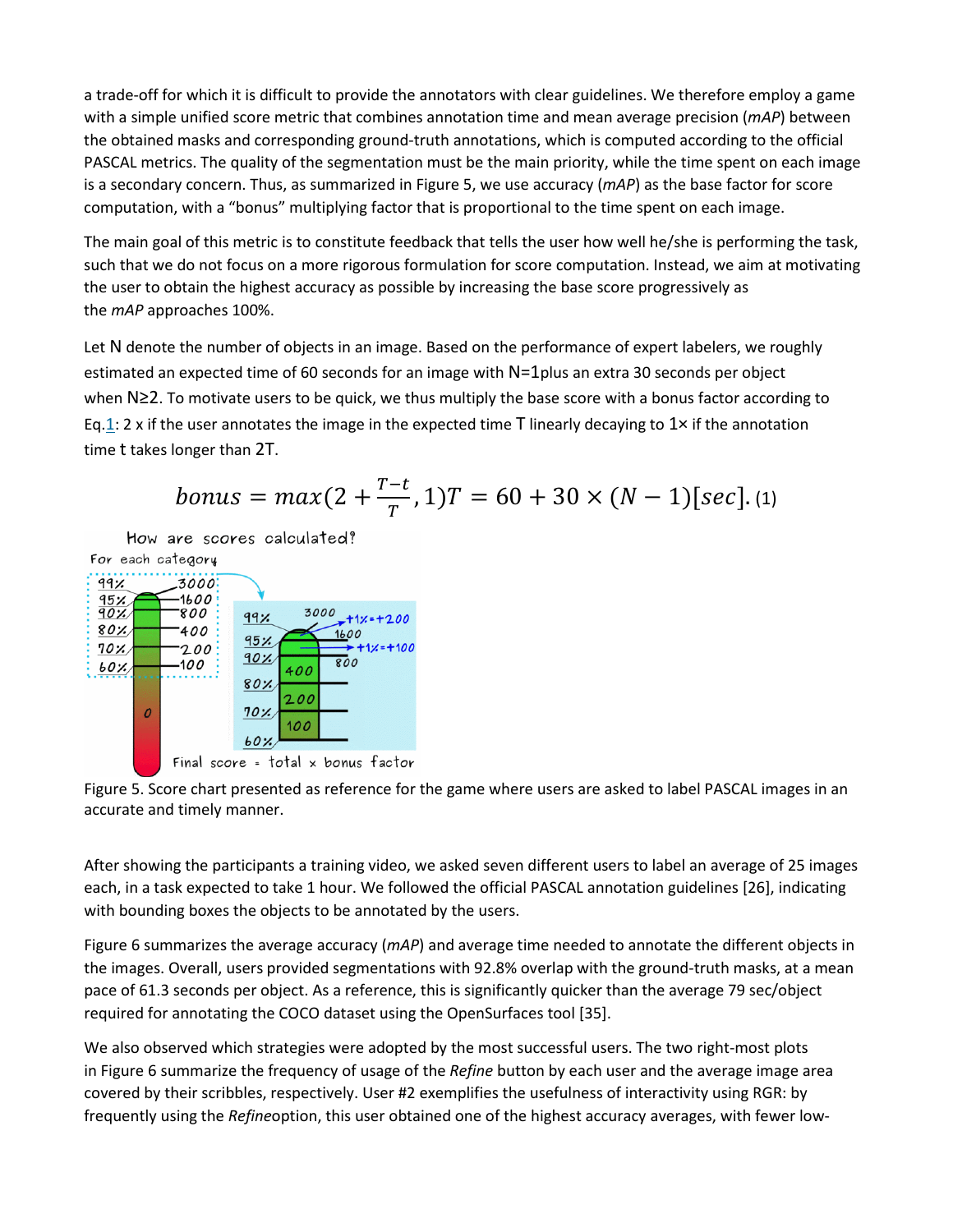quality outliers. This user also drew fewer traces and thus finished the task faster than others who provided annotations of similar quality.



Figure 6. Distribution of the obtained accuracies, annotation times, number of refine calls and average image area covered by user traces for annotating images from the PASCAL dataset.



Figure 7. Examples of annotations provided by users for the PASCAL dataset using freelabel. Top: User annotations. Bottom: Final grown mask generated by freelabel from the corresponding inputs.<br> $100$  Fell AAAAAAA DIALAAAIAAAIA



Figure 8. Distribution of average accuracy for objects of the different categories in the PASCAL dataset.

Figure 8 allows an analysis per object category that further highlights the qualities of FreeLabel. As the median values of 95.5% overall accuracy and 50.1 seconds per object suggest, the presence of outliers is confirmed by inspecting results for categories such as *bicycle, chair* and *pottedplant*. These are notably harder to label than instances from classes like *airplane, cows* and *trains*, which present fewer enclosed regions or thin structures. However, despite requiring longer annotation times, high-quality segmentations can still be obtained for such harder categories. Figure 7 is a compilation of annotation examples provided by the users, with the *bicycle* example illustrating the quality of segmentation that can be obtained even for harder cases.

## 4.1. Annotation of Unlabeled Images

To demonstrate the suitability of FreeLabel for the realistic scenario of annotating unlabeled datasets, we performed experiments where 8 users were asked to annotate images of a significantly different dataset. We chose the dataset made publicly available in [23], [24], which contains images of multiple species of fruit-flowers that were acquired under varied conditions. Since these are high-resolution images (2704 × 1520px) containing dozens of small flowers, we decided to split each image into 16 blocks of 676 × 380px.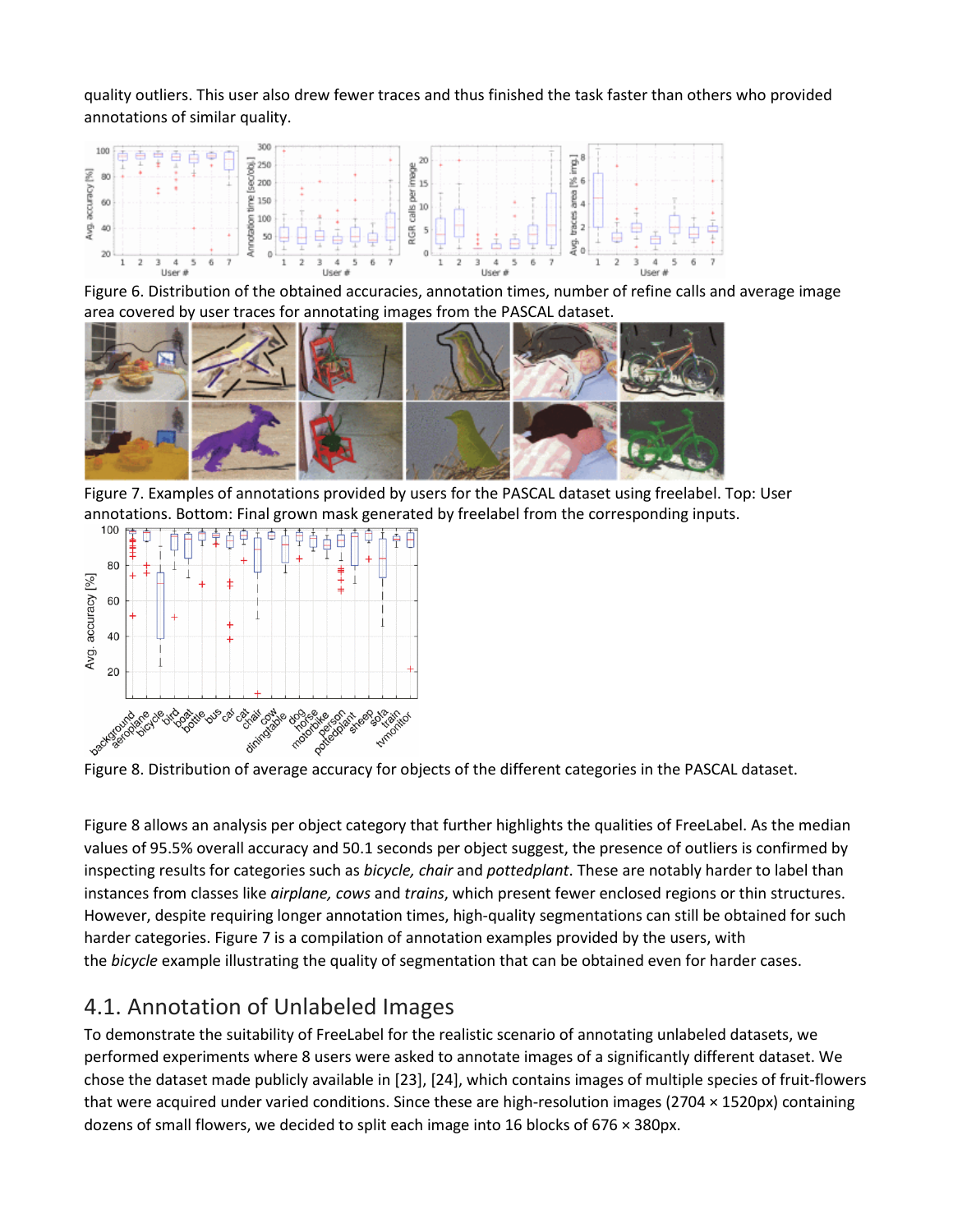With the lessons learned from the PASCAL experiments, we designed a new training sequence (video available together with the tool) that emphasizes good strategies for efficient labeling with FreeLabel. Before annotating the flowers, all users were required to annotate 10 PASCAL images with a minimum accuracy of 90% per category. Our rationale is that annotating the PASCAL images in a game-format works as a training session in which the users become familiar with the interface and grasp the main guidelines for annotating any type of image segmentation dataset.

Preliminary experiments indicated that the lack of performance feedback harms the motivation of the users and, as consequence, the quality of the segmentations obtained. Hence, we structured the annotation sessions such that each user was required to label 9 blocks of different flower images, in batches of 3 blocks each. Each batch contained 2 non-annotated blocks and 1 block for which ground-truth was available. We used the ground-truth image blocks as checkpoints: if the segmentation provided by the user did not meet a certain accuracy threshold, the user would have to redo the entire batch of 3 images. The ground-truth annotations are never shown to the users, such that while only every third image is actually used to compute the average accuracy, we "deceive" the users to believe that all images are verified and must thus be accurately labeled. Moreover, we used a rather lower accuracy threshold of 70%, as the main intent is just to avoid very poor annotations.

Results demonstrate the effectiveness of this strategy for the annotation of unlabeled images. In Figure 9, the colormap progressively ranging from blue to red illustrates for each enclosed region how many users labeled it as flower. This representation qualitatively demonstrates how the an- notations provided by the different users for the three different datasets converge to ideal segmentation masks. Such convergence suggests that majority voting can be used to approximate ideal segmentation masks, which we then use to statistically evaluate the variability of the annotations provided for images without ground-truth.



Figure 9. Examples of flower annotations provided by users using freelabel. The colormap boundaries illustrate how many users labeled the enclosed regions as flower. Colors proportionally range from dark blue (one user) to dark red (all users labeled it as flower).<br>100



Figure 10. Distribution of the average accuracy obtained by the users for annotation of flower datasets.

Figure 10 summarizes the average accuracy and deviations observed for the images with and without groundtruth available (in green and purple, respectively). The average overlaps between the segmentations provided by the users and the available ground-truth masks were higher than 80% for the three different datasets, reaching 95.5% for the *Pear* image. The higher deviations for the *Apple* and *Peach* datasets are mostly associated with the annotation of small flower buds and mistakes related to bright leaves on the apple images.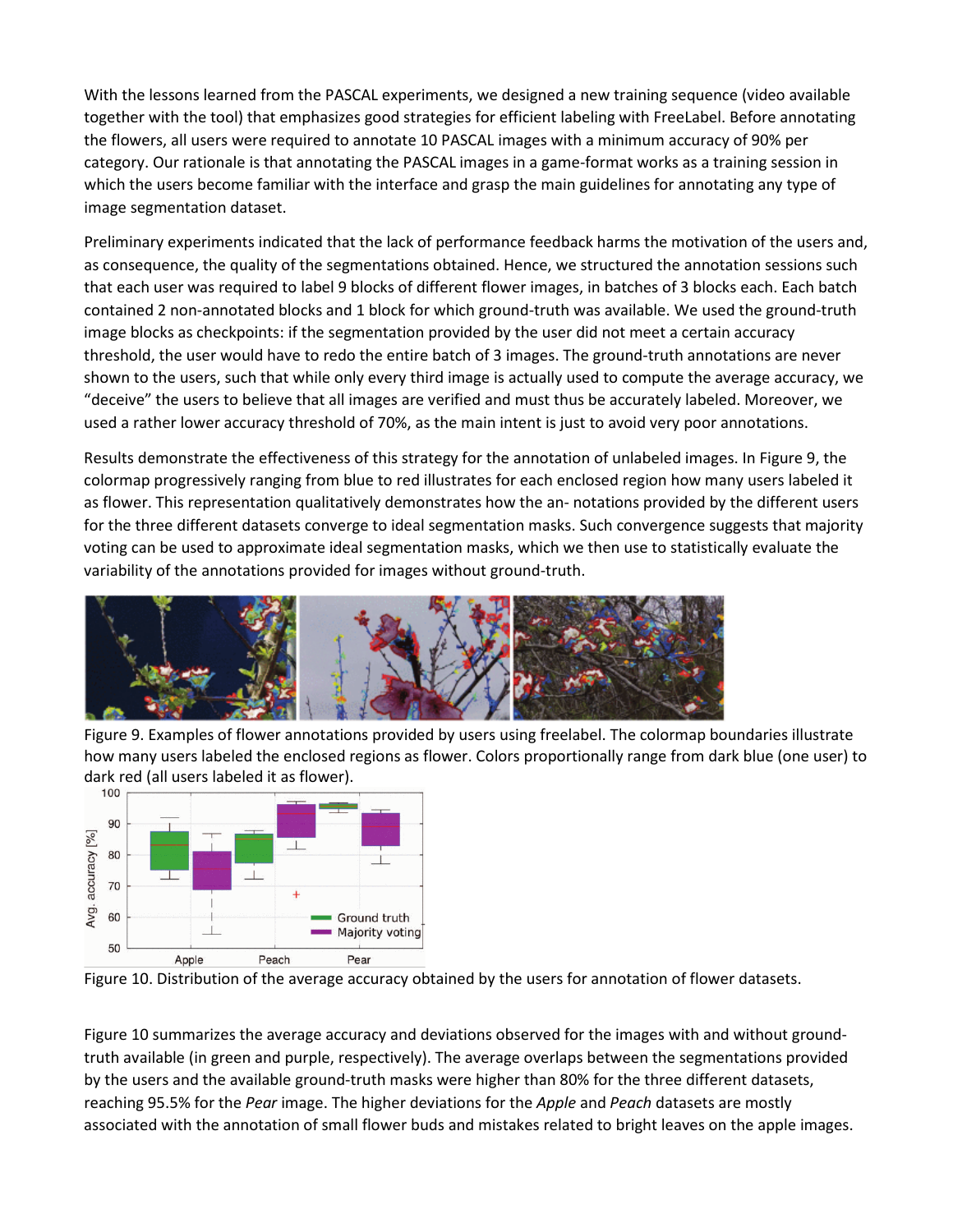Such mistakes are visible as well in the examples in Figure 9. Finally, the deviations observed for ground-truth images are similar to the ones observed for the images without ground-truth, which indicates a somewhat consistent performance of users for both groups of images.

# SECTION 5. Conclusion

We introduced FreeLabel, an interactive interface for fast and high-quality annotation of image segmentation datasets.

In contrast to annotation tools that require drawing polygons fully enclosing objects to be segmented, FreeLabel simplifies the user interactions to freehand scribbles and straight lines. By means of the unsupervised algorithm known as RGR, such inputs are grown into segmentation masks that tightly adhere to actual object boundaries.

FreeLabel has a modular design and relies solely on open-source libraries, as we aim at a publicly available tool that can be easily adapted for annotation of a wide range of datasets. Its web-based arrangement can be deployed both locally or in external servers, allowing annotations through both private (confidential) or crowdsourced strategies.

Our experiments demonstrate that segmentations with high overlap to ground-truth annotations of the PASCAL dataset can be obtained in a matter of seconds. Through short tutorial videos and a game-like version of FreeLabel, users quickly learned how to use the tool and were capable of properly annotating significantly different datasets.

As future work, we intend to accelerate the RGR algorithm and evolve FreeLabel into an interactive tool that automatically grows the user scribbles in real-time. With minor adjustments, we believe FreeLabel could be also efficiently used with tablets and mobile devices. We also consider combining majority voting and GWAP for annotation of unlabeled datasets, exploiting cooperative and antagonistic roles for user motivation and annotation quality control.

Finally, we plan to hire AMT workers for larger scale image annotation using FreeLabel. Feedback received from 5 AMT workers hired as a preliminary experiment included encouraging comments such as *"I was surprised how well the bounding tools worked. They seemed to accurately pick up my responses"*, and *"the interface was easy to under-standfor anyone mildly familiar with MS paint"*.

## ACKNOWLEDGEMENT

This work was supported by USDA ARS agreement #584080-5-020. Mention of trade names or commercial products in this publication is solely for the purpose of providing specific information and does not imply recommendation or endorsement by the U.S. Department of Agriculture. USDA is an equal opportunity provider and employer. We thank our colleagues Abubakar Siddique, Enrico Prampolini, Reza Mozhdehi, Jamir Jyoti, Brian Stumph, Scott Wolford, and Larry Crim who collaborated with data collection. We thank NVIDIA for providing the GPU used in this work.

## References

- 1. [online] Available: https://djangoproject.com/.
- 2. R. Achanta, A. Shaji, K. Smith, A. Lucchi, P. Fua, S. Susstrunk, "SLIC superpixels compared to state-of-theart superpixel methods", *IEEE Transactions on Pattern Analysis and Machine Intelligence*, vol. 34, no. 11, pp. 2274-2281, 2012.
- 3. Y. Aksoy, T.-H. Oh, S. Paris, M. Pollefeys, W. Matusik, *ACM Transactions on Graphics*, vol. 37, no. (4):72, 2018.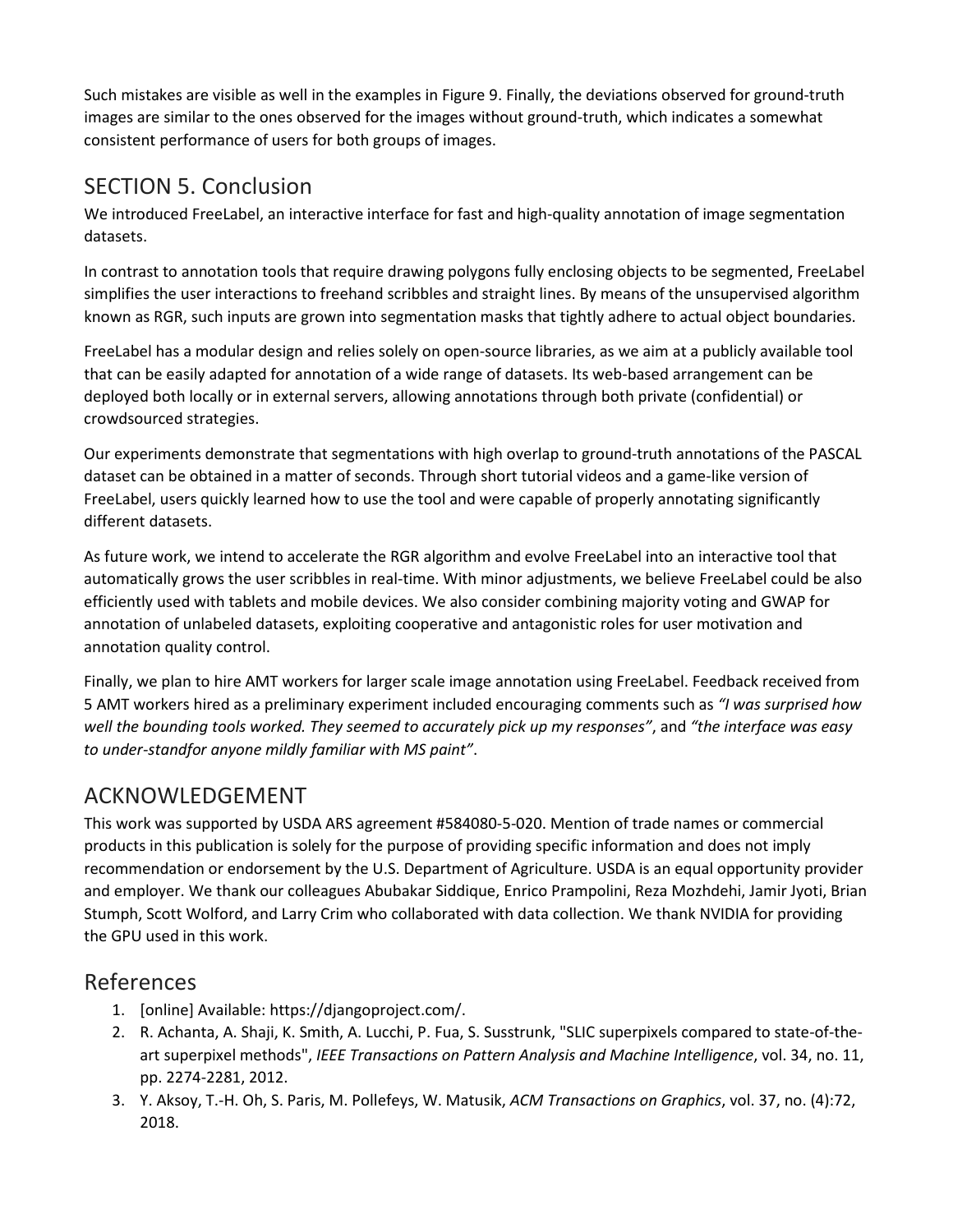- 4. B. P. Bailey, J. A. Konstan, "On the need for attention-aware systems: Measuring effects of interruption on task performance error rate and affective state", *Computers in Human Behavior*, vol. 22, no. 4, pp. 685-708, 2006.
- 5. S. Bell, P. Upchurch, N. Snavely, K. Bala, "OpenSurfaces: A richly annotated catalog of surface appearance", *ACM Transactions on Graphics*, vol. 32, no. 4, 2013.
- 6. Y. Boykov, G. Funka-Lea, "Graph Cuts and Efficient N-D Image Segmentation", *International Journal of Computer Vision*, vol. 70, no. 2, pp. 109-131, Nov. 2006.
- 7. Y. Y. Boykov, M. P. Jolly, "Interactive graph cuts for optimal boundary amp; region segmentation of objects in N - D images", *IEEE International Conference on Computer Vision*, vol. 1, pp. 105-112, 2001.
- 8. G. Bradski, "The OpenCV Library", *Dr. Dobb's Journal of Software Tools*, 2000.
- 9. H. Caesar, J. Uijlings, V. Ferrari, "COCO-Stuff: Thing and Stuff Classes in Context", *IEEE Conference on Computer Vision and Pattern Recognition*, pp. 10, 2018.
- 10. J. Cates, A. Lefohn, R. Whitaker, "GIST: an interactive GPU-based level set segmentation tool for 3d medical images", *Medical Image Analysis*, vol. 8, no. 3, pp. 217-231, Sept. 2004.
- 11. L.-C. Chen, J. T. Barron, G. Papandreou, K. Murphy, A. L. Yuille, "Semantic image segmentation with taskspecific edge detection using CNN s and a discriminatively trained domain transform", *IEEE Conference on Computer Vision and Pattern Recognition*, pp. 4545-4554, 2016.
- 12. L. C. Chen, G. Papandreou, I. Kokkinos, K. Murphy, A. L. Yuille, "DeepLab: Semantic Image Segmentation with Deep Convolutional Nets Atrous Convolution and Fully Connected CRFs", *IEEE Transactions on Pattern Analysis and Machine Intelligence*, vol. 40, no. 4, pp. 834-848, Apr. 2018.
- 13. Q. Chen, D. Li, C.-K. Tang, "KNN matting", *IEEE Transactions on Pattern Analysis and Machine Intelligence*, no. 9, pp. 2175-2188, 2013.
- 14. S. W. Chen, S. S. Shivakumar, S. Dcunha, J. Das, E. Okon, C. Qu, C. J. Taylor, V. Kumar, "Counting Apples and Oranges With Deep Learning: A Data-Driven Approach", *IEEE Robotics and Automation Letters*, vol. 2, no. 2, pp. 781-788, Apr. 2017.
- 15. Y. Chen, J. Pont-Tuset, A. Montes, L. Van, "Gool. Blazingly fast video object segmentation with pixel-wise metric learning", *IEEE Conference on Computer Vision and Pattern Recognition*, pp. 1189-1198, 2018.
- 16. Y.-Y. Chuang, B. Curless, D. H. Salesin, R. Szeliski, "A bayesian approach to digital matting", *IEEE Conference on Computer Vision and Pattern Recognition*, pp. 264-271, 2001.
- 17. M. Cordts, M. Omran, S. Ramos, T. Rehfeld, M. Enzweiler, R. Benenson, U. Franke, S. Roth, B. Schiele, "The Cityscapes dataset for semantic urban scene understanding", *IEEE Conference on Computer Vision and Pattern Recognition*, pp. 3213-3223, 2016.
- 18. D. Cremers, O. Fluck, M. Rousson, S. Aharon, "A probabilistic level set formulation for interactive organ segmentation" in Medical Imaging 2007: Image Processing volume 6512 page 65120 V. International Society for Optics and Photonics, Mar. 2007.
- 19. D. Cremers, M. Rousson, R. Deriche, "A Review of Statistical Approaches to Level Set Segmentation: Integrating Color Texture Motion and Shape", *International Journal of Computer Vision*, vol. 72, no. 2, pp. 195-215, Apr. 2007.
- 20. J. Deng, W. Dong, R. Socher, L.-J. Li, K. Li, L. Fei-Fei, *IEEE Conference on Computer Vision and Pattern Recognition*, pp. 248-255, 2009.
- 21. P. A. Dias, H. Medeiros, "Semantic Segmentation Refinement by Monte Carlo Region Growing of High Confidence Detections", *Asian Conference on Computer Vision*, 2018.
- 22. P. A. Dias, A. Tabb, H. Medeiros, "Apple flower detection using deep convolutional networks", *Computers in Industry*, vol. 99, pp. 17-28, Aug. 2018.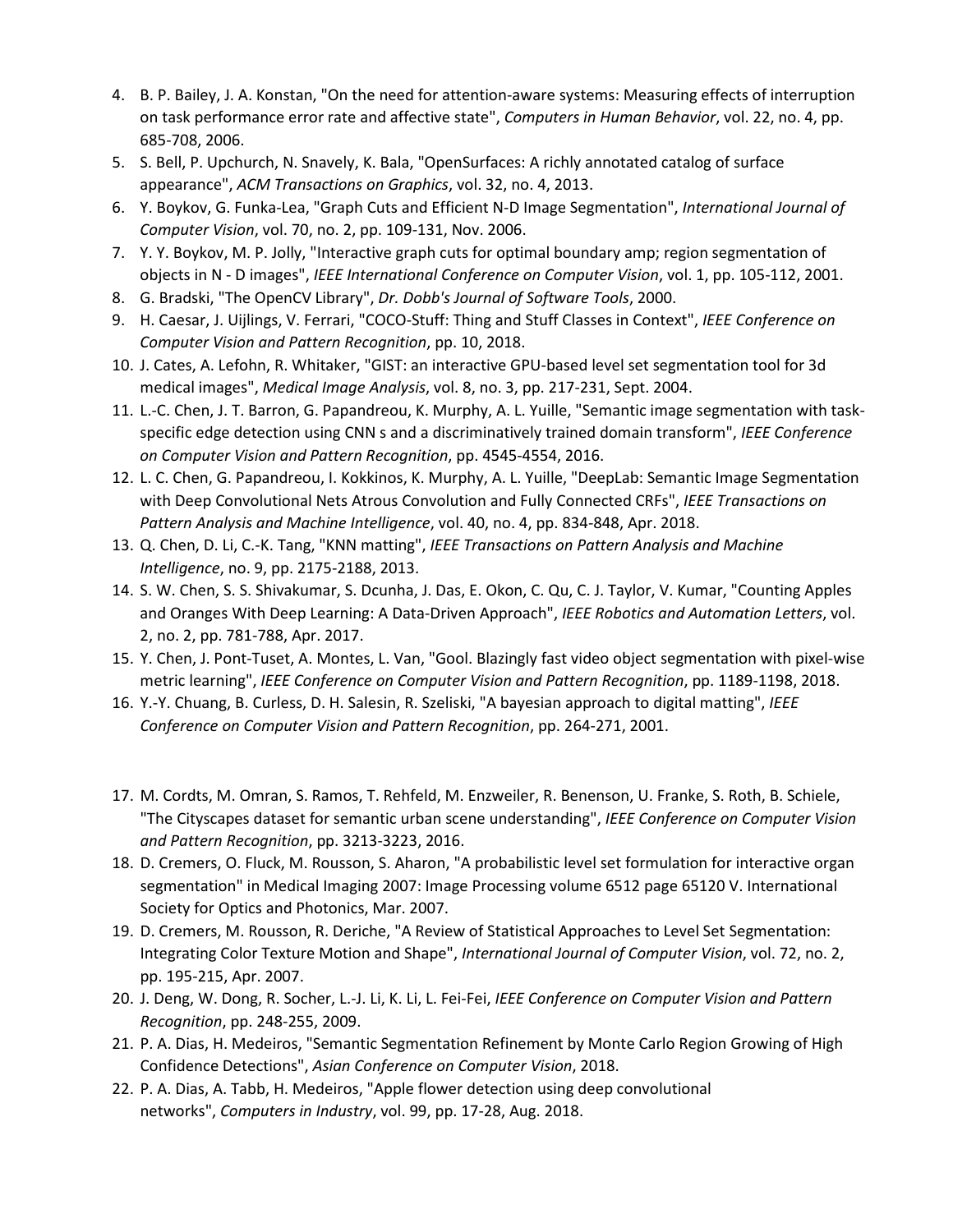- 23. P. A. Dias, A. Tabb, H. Medeiros, *Data from: Multi-species fruit flower detection using a refined semantic segmentation network*, 2018, [online] Available: http://dx.doi.org/10.15482/uSDA.ADC/1423466.
- 24. P. A. Dias, A. Tabb, H. Medeiros, "Multispecies Fruit Flower Detection Using a Refined Semantic Segmentation Network", *IEEE Robotics and Automation Letters*, vol. 3, no. 4, pp. 3003-3010, Oct. 2018.
- 25. M. Everingham, S. M. A. Eslami, L. Van Gool, C. K. I. Williams, J. Winn, A. Zisserman, "The Pascal Visual Object Classes Challenge: A Retrospective", *International Journal of Computer Vision*, vol. 111, no. 1, pp. 98-136, Jan. 2015.
- 26. M. Everingham, L. Van Gool, C. K. I. Williams, J. Winn, A. Zisserman, "The Pascal Visual Object Classes (VOC) Challenge", *International Journal of Computer Vision*, vol. 88, no. 2, pp. 303-338, June 2010.
- 27. D. Freedman, T. Zhang, "Interactive graph cut based segmentation with shape priors", *IEEE Conference on Computer Vision and Pattern Recognition*, vol. 1, pp. 755-762, June 2005.
- 28. M. V. Giuffrida, F. Chen, H. Scharr, S. A. Tsaftaris, "Citizen crowds and experts: observer variability in image-based plant phenotyping", *Plant Methods*, vol. 14, pp. 12, Feb. 2018.
- 29. K. He, G. Gkioxari, P. Dollar, R. Girshick, "Mask R-CNN", *IEEE Transactions on Pattern Analysis and Machine Intelligence*, 2018.
- 30. A. Kawrykow, G. Roumanis, A. Kam, D. Kwak, C. Leung, C. Wu, E. Zarour, L. Sarmenta, M. Blanchette, J. Waldispiihl et al., "Phylo: a citizen science approach for improving multiple sequence alignment", *PloS one*, vol. 7, no. 3, 2012.
- 31. A. Kolesnikov, C. H. Lampert, "Seed expand and constrain: Three principles for weakly-supervised image segmentation" in European Conference on Computer Vision, Springer, pp. 695-711, 2016.
- 32. P. Krahenbuhl, V. Koltun, "Efficient Inference in Fully Connected CRFs with Gaussian Edge Potentials" in Advances in Neural Information Processing Systems, pp. 109-117, 2011.
- 33. Y. Li, H. Qi, J. Dai, X. Ji, Y. Wei, "Fully Convolutional Instance-aware Semantic Segmentation", *IEEE Conference on Computer Vision and Pattern Recognition*, pp. 2359-2367, 2017.
- 34. D. Lin, J. Dai, J. Jia, K. He, J. Sun, "ScribbleSup: Scribble-Supervised Convolutional Networks for Semantic Segmentation", *IEEE Conference on Computer Vision and Pattern Recognition*, pp. 3159-3167, June 2016.
- 35. T.-Y. Lin, M. Maire, S. Belongie, J. Hays, P. Perona, D. Ramanan, P. Dollar, C. L. Zitnick, "Microsoft COCO: Common objects in context" in European Conference on Computer Vision, Springer, pp. 740-755, 2014.
- 36. Y. Liu, Y. Yu, "Interactive Image Segmentation Based on Level Sets of Probabilities", *IEEE Transactions on Visualization and Computer Graphics*, vol. 18, no. 2, pp. 202-213, Feb. 2012.
- 37. S. Mahadevan, P. Voigtlaender, B. Leibe, "Iteratively trained interactive segmentation", *British Machine Vision Conference*, 2018.
- 38. K. Maninis, S. Caelles, J. Pont-Tuset, L. Van, "Gool. Deep extreme cut: From extreme points to object segmentation", *IEEE Conference on Computer Vision and Pattern Recognition*, 2018.
- 39. E. N. Mortensen, W. A. Barrett, "Intelligent scissors for image composition", *Computer Graphics and Interactive Techniques*, pp. 191-198, 1995.
- 40. M. Raj Chl, M. C. H. Lee, O. Oktay, K. Kamnitsas, J. Passerat-Palmbach, W. Bai, M. Damodaram, M. A. Rutherford, J. V. Hajnal, B. Kainz, D. Rueckert, "Deep-Cut: Object Segmentation From Bounding Box Annotations Using Convolutional Neural Networks", *IEEE Transactions on Medical Imaging*, vol. 36, no. 2, pp. 674-683, Feb. 2017.
- 41. C. Rother, V. Kolmogorov, A. Blake, "GrabCut": Interactive Foreground Extraction Using Iterated Graph Cuts", *ACM transactions on graphics (TOG)*, vol. 23, pp. 309-314, 2004.
- 42. B. C. Russell, A. Torralba, K. P. Murphy, W. T. Freeman, "LabelMe: A Database and Web-Based Tool for Image Annotation", *International Journal of Computer Vision*, vol. 77, no. 1-3, pp. 157-173, May 2008.
- 43. B. Schwartz, The Paradox of Choice: Why More Is Less, Harper Perennial. HarperCollins, 2003.